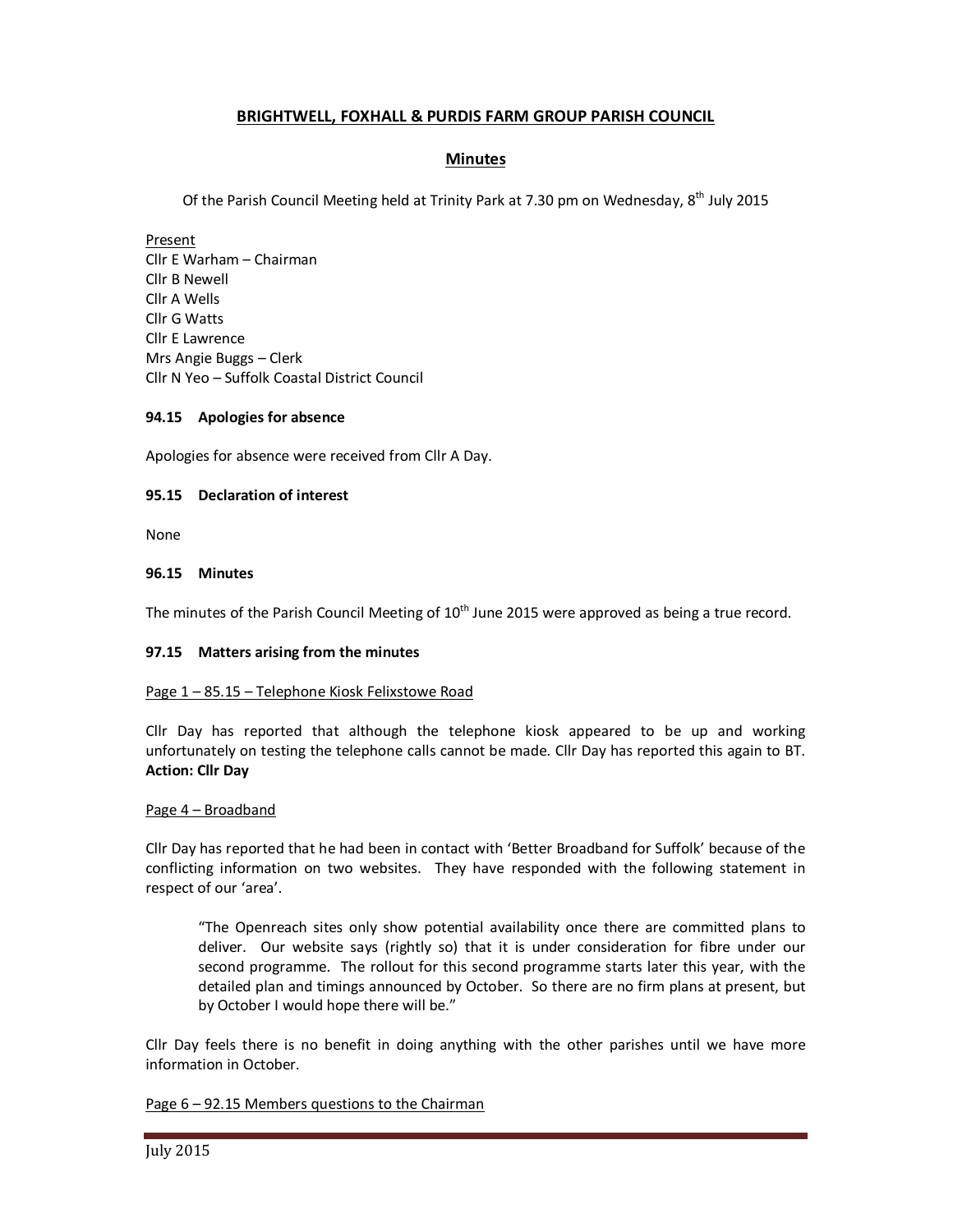The Clerk reported that she had contacted Suffolk Coastal District Council Electoral Services regarding the inability of councillors to log into the Code of Conduct / Register of Interests area of their website. Councillors reported that they could now log into the site and update their details.

# **The meeting was adjourned to receive reports from:**

• Cllr P O'Brien – Suffolk County Council – written report

Colin Noble, Leader of SCC, has begun a series of visits to towns in order to meet people, hear their views and answer any questions. This initiative aims to find out what issues are of concern to residents and what might be done, locally, to address matters. Lowestoft (4.7.15) and Haverhill (18.7.15) are dates set. Other dates planned can be found on : www.suffolk.gov.uk/wearelistening

A planned programme of highways improvement works will begin on Friday  $3<sup>rd</sup>$  July to increase road capacity and alleviate congestion in key areas of east Ipswich, particularly along Ransomes Way, Felixstowe Road and Nacton Road. This will reduce delay times for road users during busy peak periods. As part of the works, Nacton Road will be widened between The Havens' and Thrasher roundabouts. This will enable three traffic lanes and a 'free left slip road' at The Havens roundabout, to aid traffic turning left without having to slow or enter the roundabout. This will enable traffic from The Havens to slip onto the A14 east bound road without causing congestion. There will also be a number of cycle route and pedestrian improvements made as part of the works. Local businesses have previously welcomed this news, as the completed works will improve access to Ransomes Europark and surrounding businesses .The first phase of improvement takes place between July and November and includes work: to widen roads at roundabouts; to increase and improve capacity; to relocate some existing signal crossings; to install new pedestrian crossing islands; to resurface and paint line markings. For further information on this programme of work, visit www.suffolk.gov.uk/nactonroad

Following the above, this concerns Highways, I hope that verges have been cut in your area. I phoned some weeks ago and was promised, that as soon as major junctions had been cleared, then work would start on minor verges. Let me know if there are any outstanding.

My work continues, as chairman of the Police & Crime Panel, and in Mid-July I have been asked to report to the Suffolk Leaders meeting regarding issues the panel has tackled, and to answer questions. I am particularly interested to go, as I very much want to assess, for my own satisfaction, how partnership working is manifesting itself.

• Cllr N Yeo – Suffolk Coastal District Council – written report

Further to last month's Report I can now confirm that I am settling down into the job as a District Councillor.

I am being contacted by residents in the Ward on various matters ranging from an objection to a Planning Application to road repairs.

Last week I helped to judge the Suffolk Coastal Village of the Year which the Chairman of the Council will present an award to on  $18<sup>th</sup>$  July. The four villages which I visited were Kelsale, Wickham Market, Grundisburgh and Otley – all completely different and my fellow judges had quite a task to decide which was the winner.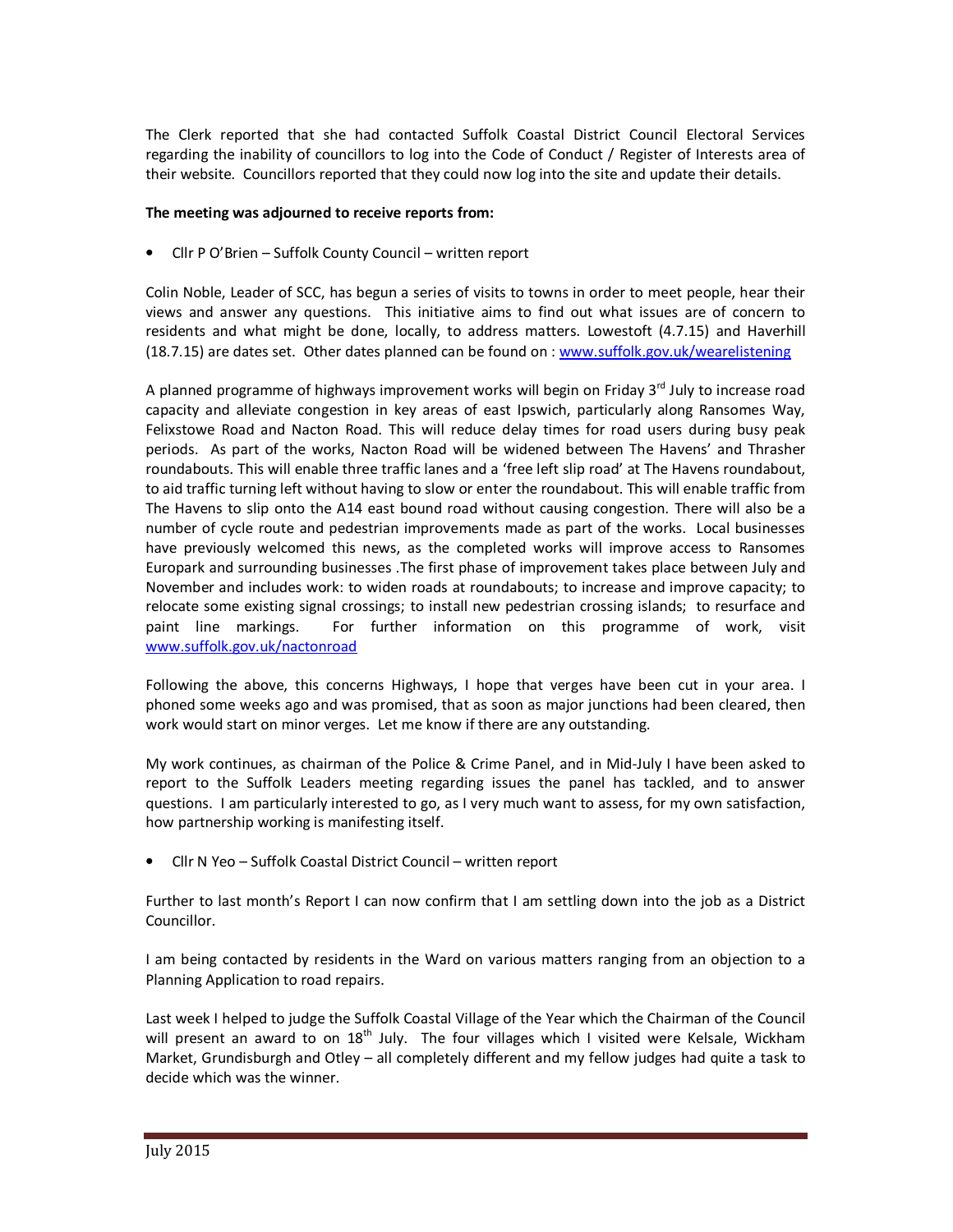During the month of June there was the Women's Cycling Tour, which was part of the Aviva Women's Tour. The ladies started off in Bury St Edmunds through to Aldeburgh cycling through Kesgrave, Woodbridge, Rendlesham, Snape, Saxmundham, Leiston on to Thorpeness before turning round to finish at Moot Hall, Aldeburgh. I went along to Woodbridge to watch and it was quite something to see. Not only is this an exciting thing to watch but it is also a huge boost to the District and helped the local economy and tourism. Last year the Tour earned the District about £212,000 and it is hoped that this figure will be beaten this year.

The Council are sending out a request to owners of empty properties to get in touch and provide up to date information about the status of their property. There are over 690 empty homes in the District which have been empty for 6 months or longer and there is a growing shortage of housing in the area. The Council is willing to help property owners bring their property back into repair so that it can be used to provide accommodation for people living in hostels and bed and breakfast accommodation. This helps the Council rehome people and also helps landlords earn an additional income. The owner will also benefit from no longer paying an additional Council Tax premium of 50% on their bill which is payable on a property that has been empty for 2 years or more.

Empty home owners can receive support from the Council to offer advice on how properties can be let, sold or to find out more about other letting options such as leasing. The council may also be able to offer assistance of up to £10,000 to assist with the cost of essential repairs.

Should any Parish Councillor be aware of an empty property in disrepair there is a link for information about the renovation grants, visit: www.suffolkcoastal.gov.uk/yourhome/privatesectorhousing/housinggrants/landlords

I have also been approached by a Group in Naction about using some of my Enabling Grant for their project and I have asked them to provide further information and approximate costings so that I can put this to the Enabling Committee. If anyone in Brightwell, Foxhall or Purdis Farm have a project which they feel I can help with please put them in touch with me.

My first Licensing Committee is coming up shortly and hopefully next month I will be able to confirm whether the applicant was successful or not.

I am on holiday from 9 July to 27 July and will therefore not be contactable.

• Suffolk Police – written report

Period  $1^{st}$  June –  $29^{th}$  June 2015

| Parish                 | No. of crimes recorded | Same month last year |
|------------------------|------------------------|----------------------|
| Brightwell             |                        |                      |
| Bucklesham             |                        |                      |
| Foxhall                |                        |                      |
| Levington              |                        |                      |
| Nacton                 |                        |                      |
| Newbourne              |                        |                      |
| Purdis Farm            | 14                     | 12                   |
| Waldringfield          |                        |                      |
| Total Crime this month | 25                     | 25                   |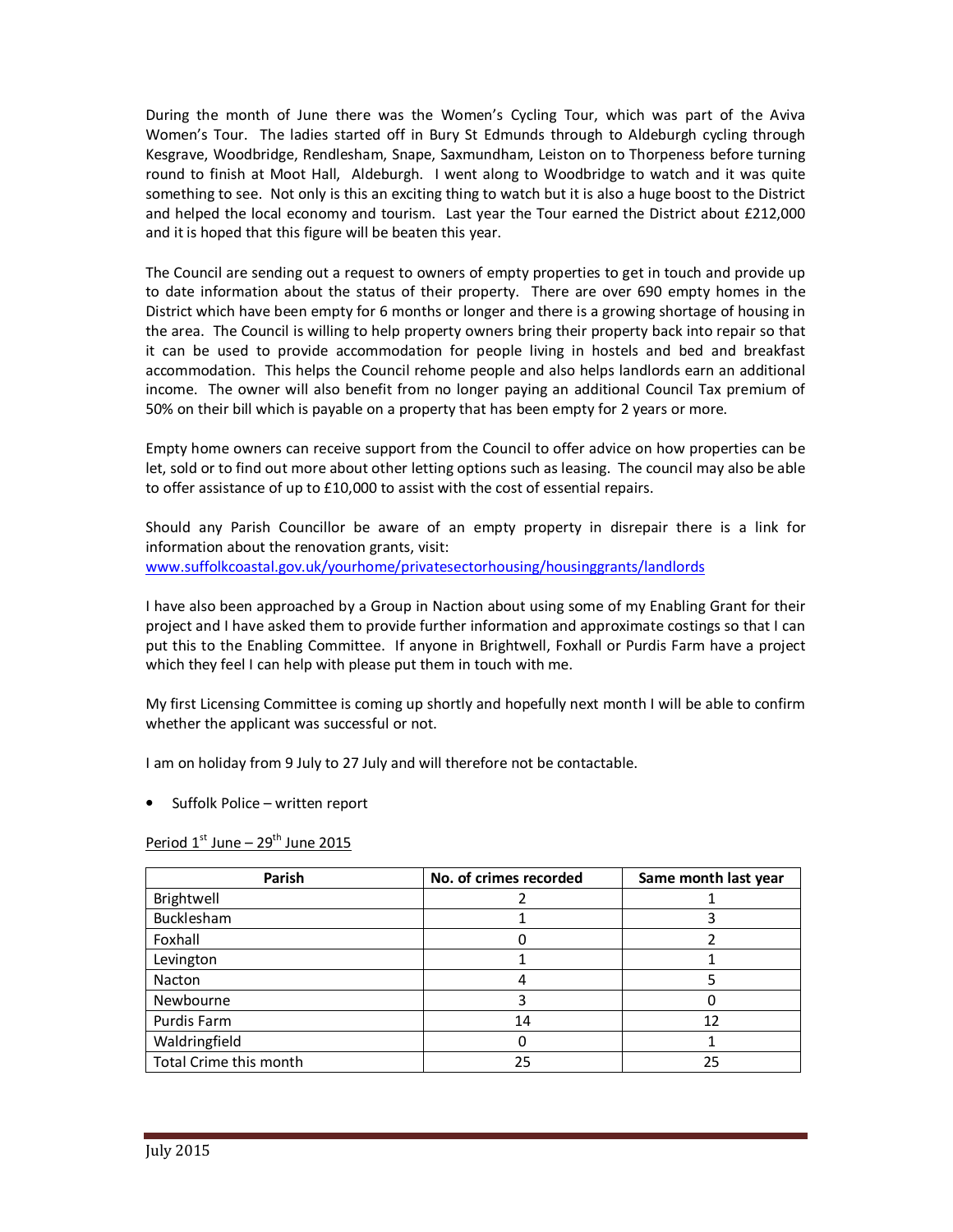This month's recorded crime was 25. The level of recorded crime for the same period in 2014 was also 25.

Foxhall and Waldringfiled are both crime free this month.

Brightwell had 2 reported crimes this month, a car park outside Brightwell Barns was damaged on the  $12<sup>th</sup>$  June and a person was charged with Driving whilst unfit through Drink or Drugs.

Bucklesham had 1 reported crime this month, the security lights at the Quarry Entrance of La Farge Tarmac were damaged sometime between the  $6<sup>th</sup>$  and the 20<sup>th</sup> June.

Levington had 1 crime this month over a 5 month period someone has entered a boat moored at Levington marina and removed some equipment, enquiries are continuing.

Nacton have 4 reported crimes this month, overnight on the  $10<sup>th</sup>$  June, unknown person entered a secure UK Power compound and damaged a vehicle and stole and RSJ. A person was charged with driving a vehicle with excess alcohol levels. Overnight on the 29<sup>th</sup> June an office was entered and items taken.

Newbourne again had 3 reported crimes this month, overnight on the  $10<sup>th</sup>$  of June a barn on Newbourne Hall Estate was entered and items removed, some goods were taken form a stall outside a house but not enough money was paid into the honesty box and a community resolution was issued to a person who took items from a stall outside a house and did not pay for them.

Purdis Farm recorded 14 crimes this month, all relate to either Sainsbury's or Homebase.

Waldringfield had 3 reported crimes this month, the office of a local pub was entered and searched but the offenders left without taking anything when the alarm went off, a car parked securely in the sailing club car park was entered and handbags inside were taken and a wheelie bin was taken from outside a property in cliff road.

A view of crime maps and data can now be found on the Internet www.police.uk

#### **The meeting was re-convened.**

#### **98.15 Clerk's Report**

The purpose of this report is to update members on outstanding issues, items received after the deadline for agenda items, correspondence and action taken by the Clerk.

#### Broadband – SALC Briefing

You will all have seen a regular trickle (and sometimes a veritable flood) of announcements about broadband improvements which are hitting many areas thanks to a Suffolk County Council initiative. However, it is important that communities know when this new infrastructure is available to them and that they understand that they do not get access automatically or for free. The infrastructure is provided and now it is down to us all to decide whether to sign up for a deal that enables our access to the faster broadband. So, look out for those announcements. Perhaps when reliable news comes through to you, you might wish to let people know through your village and town magazines and help them to understand that if they want to take advantage of the new provision, they have to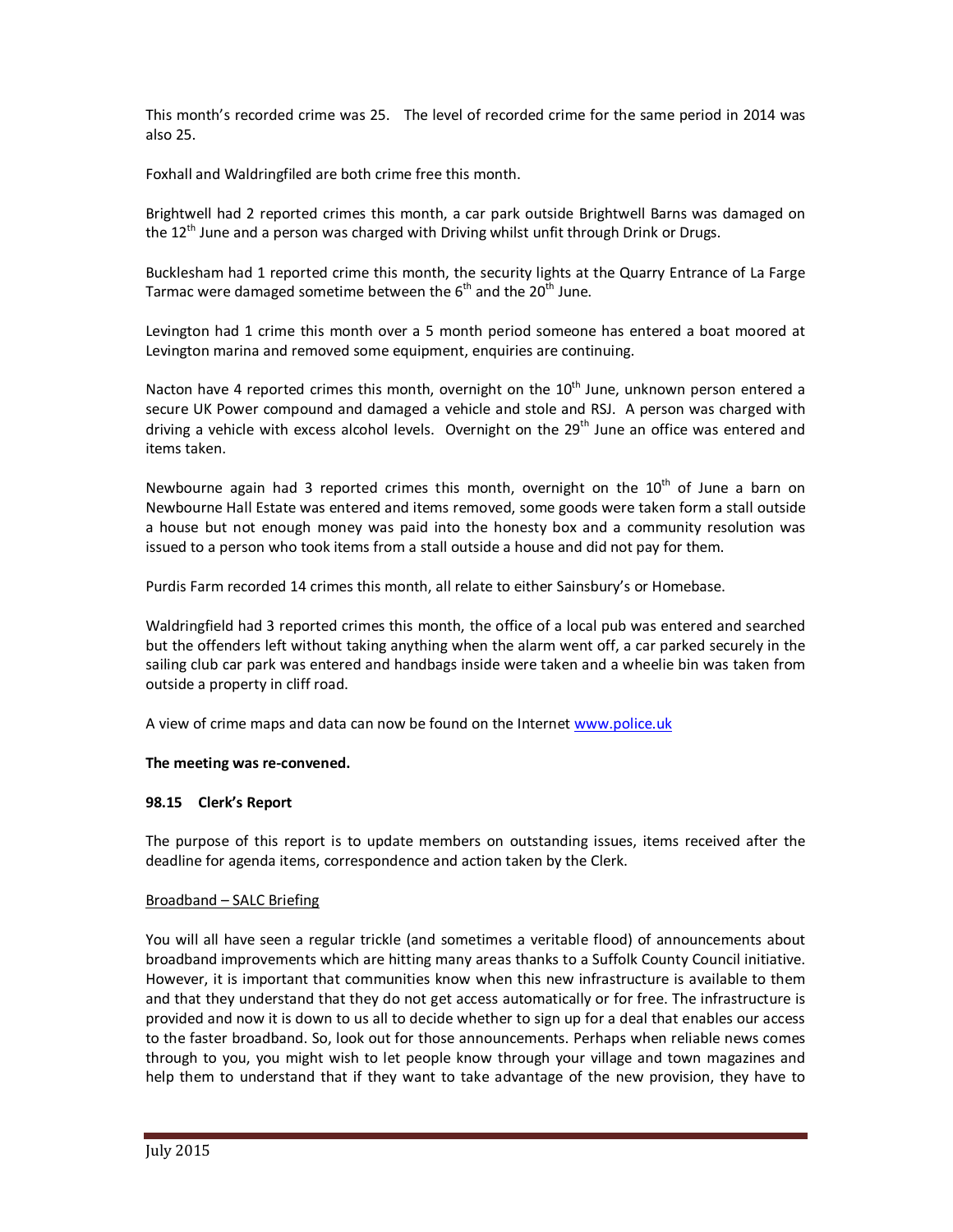contact an Internet Service Provider and pay to get connected? http://www.betterbroadbandsuffolk.com

#### Sizewell C

At the community event held in Darsham on 11th March town and parish councils said that they found the opportunity for discussion particularly helpful. It was suggested that additional smaller group events should be held to help share thoughts, ideas and information ahead of EDF Energy's Stage 2 consultation.

With this in mind four events have been arranged:

| 30th June | <b>Martlesham Community Centre</b>    |
|-----------|---------------------------------------|
| 2nd July  | Yoxford Village Hall                  |
| 14th July | Leiston Community Centre              |
| 16th July | Riverside Centre, Stratford St Andrew |

The meetings start with coffee and registration at 6.15 pm and conclude at 8.30 pm.

The events are designed to provide a forum for discussion amongst towns and parishes and with the joint local authorities about issues that are important to your communities. The meetings will be round table discussions with the opportunity to share your key areas of interest. The aim is to create a collective understanding across all towns and parishes and provide a clearer way forward as we approach Stage 2. Please do choose the venue which suits you best and book your place by emailingsizewellc@eastsuffolk.gov.uk or by telephoning Sharon Bleese on 01502 523346.

#### Fly Grazing

Local councils will wish to be aware that the Control of Horses Act 2015 is now in force.

The Act aims to clamp down on people who illegally abandon horses. It introduces changes to the law to deter people from illegally grazing or simply abandoning horses on public and private land, which is known as 'fly-grazing'. This affects many areas across the country. In the region of 3000 horses are estimated to be illegally fly-grazed. It is thought that horse welfare issues are on the increase generally owing to overbreeding and higher costs for caring for horses. The new law mean horse owners who fly-graze their animals without permission can now be dealt with more quickly and effectively.

Previously an abandoned horse could only be disposed of after 14 days through sale at market or public auction. The new Act means fly-grazing horses have to be reported to police within 24 hours, and owners now have only four days to claim their animals. It extends the options for dealing with abandoned horses, which now include private sale, gifting and rehoming which should mean they can be dealt with more quickly which is more efficient, cheaper for landowners and local authorities and kinder to the horses.

#### **99.15 Planning**

#### a. Planning Applications

Cllr Watts reported that one planning application had been received since the last meeting as follows.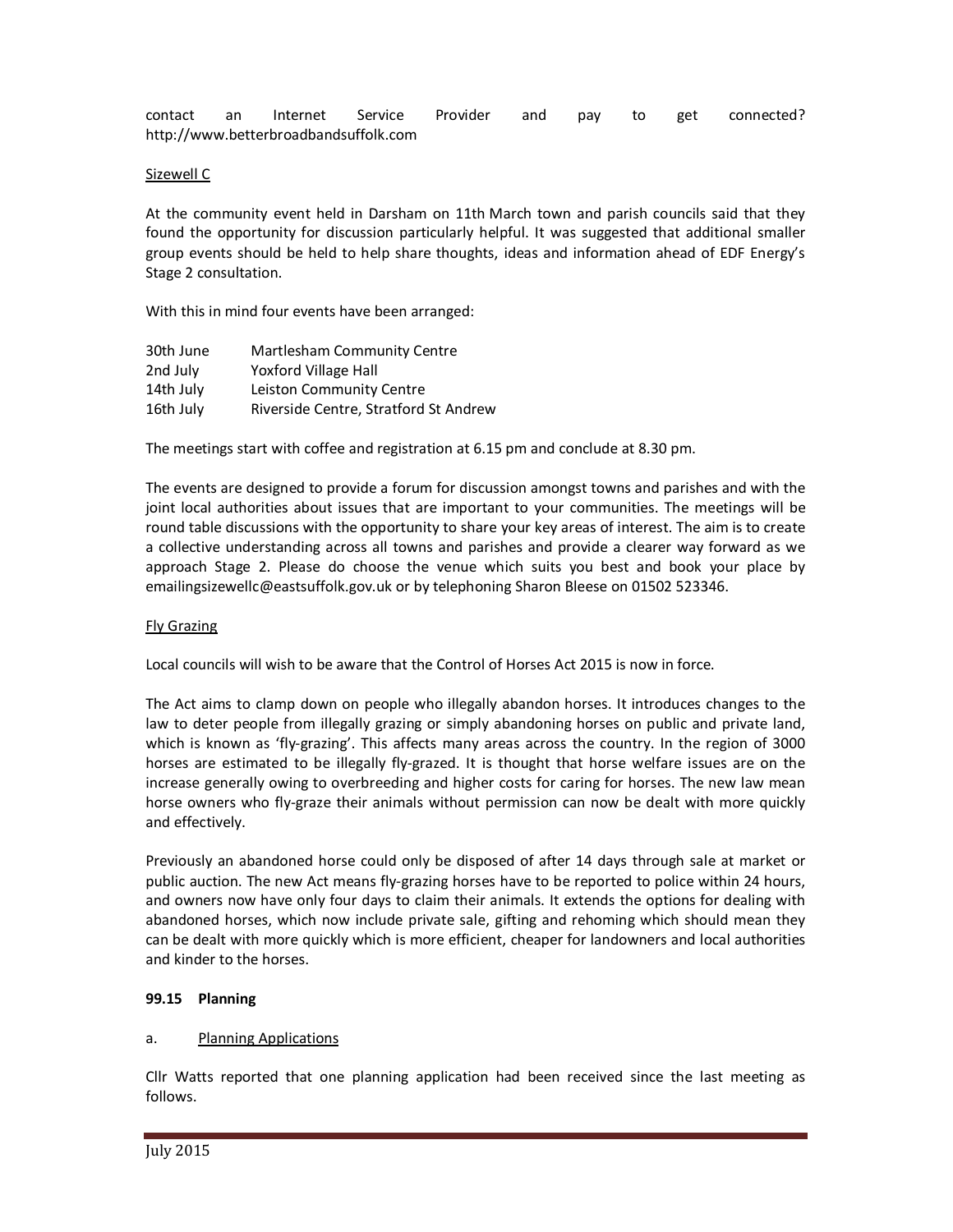PL/01705 Household Waste Recycling Centre Foxhall – Erection of temporary building with external display area for use as a reuse charity shop, storage containers, perimeter fencing, car parking and installation of CCTV.

Parish Council Comments:

The Parish Council supports the above application however they would like to make the following comments.

- 1. This proposal will undoubtedly increase the traffic to the site. There is currently a local flytipping problem particularly when site access to the skips is halted to remove full skips. It is noted that the skips have been rearranged to improve traffic flow. How will the replacement of skips be managed?
- 2. Fly tipping is also a consequence of charges to small businesses for depositing waste. Will there be any allowance if a business deposits items that can be resold?
- 3. Will the site support just one charity or a range of local charities in Suffolk. Who and how will this/these charities be decided?

The Clerk reported that a reply had been received and Suffolk County Council Planning would be answering the questions which the Parish Council had asked. **Action: Clerk** 

## b. Report on the World of Planning Event

Cllr Watts gave his report on the World of Planning Event he attended provided by Suffolk Coastal District Council.

# **100.15 Donation / Subscriptions**

The Clerk reported that one request for a donation and two for subscriptions had been received as follows:

| Brightwell PCC – Donation to the upkeep of the church | £200.00 |
|-------------------------------------------------------|---------|
| Suffolk Preservation Society – Subscription           | £25.00  |
| Community Action Suffolk – Subscription               | £30.00  |

Proposed Cllr Warham, seconded Cllr Watts that the above expenditure should be approved – all in favour. **Action: Clerk** 

# **101.15 Bucklesham Community Council – Sports Ground Contribution**

The Clerk reported that an email had been received from Ruth Johnson who represents Bucklesham Community Council regarding the Sports Ground Contribution pot. Due to the fact that pot of money is available to Bucklesham and Brightwell, agreement is required by Brightwell to enable Bucklesham to access the fund. Following discussion Cllr Wells proposed, seconded Cllr Lawrence that a letter be sent to Bucklesham Community Council giving their support to access the pot of money – all in favour. **Action: Clerk**

#### **102.15 Neighbourhood Plan**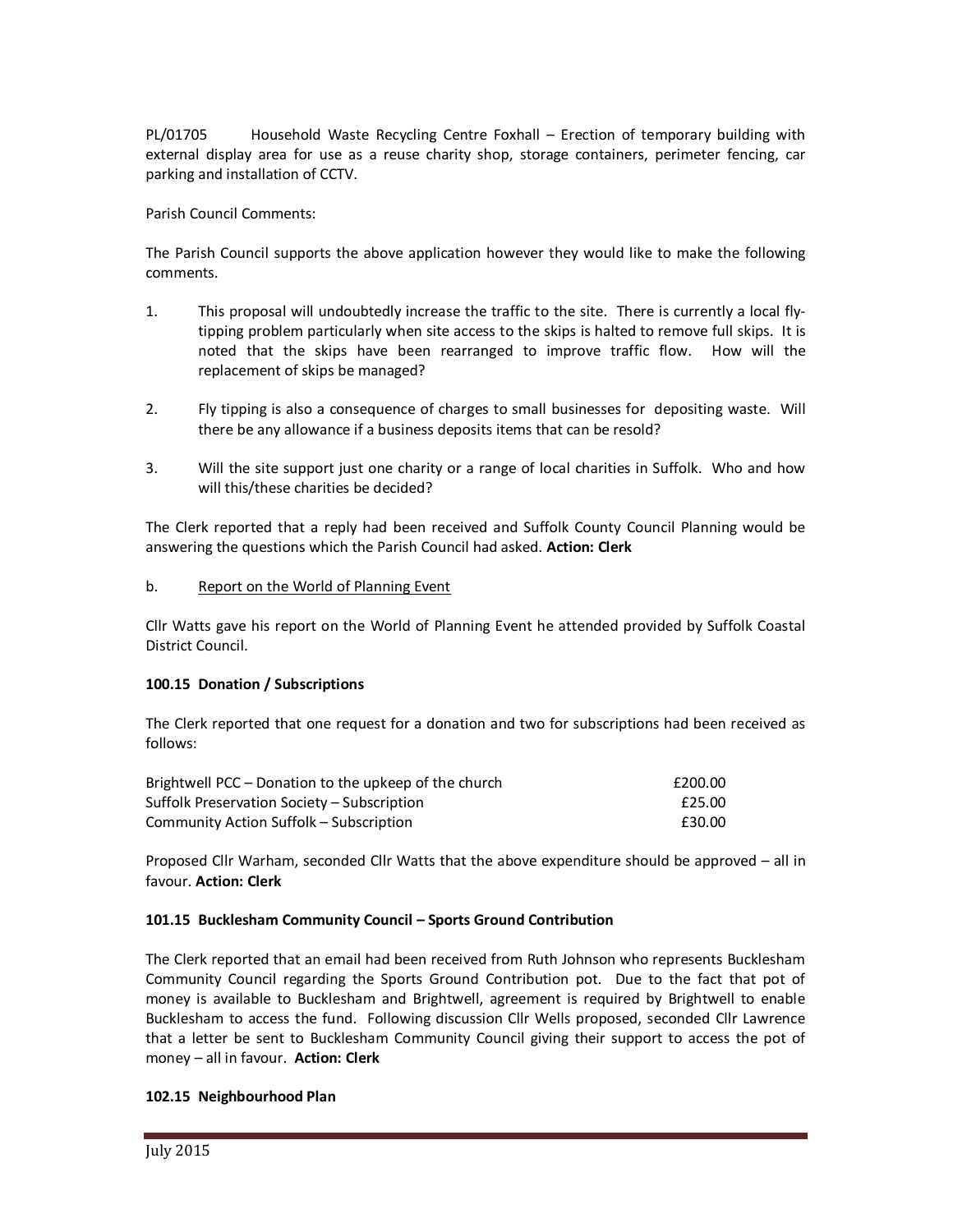Cllr Watts reiterated the decision previously made by the Parish Council not to go ahead with a Neighbourhood Plan – all in favour.

# **103.15 Speeding / Community Speed Watch**

The Clerk reported that she had spoken to PCSO Badderley regarding the Community Speed Watch but unfortunately due to lack of support the initiative was unlikely to go ahead. This was noted by councillors.

## **104.15 Finance**

Income None

| Expenditure                             |         |
|-----------------------------------------|---------|
| A J Buggs Salary and Expenses June 2015 | £229.60 |
| Heelis & Lodge Audit Fee                | £42.00  |
| HMRC Tax April $-$ May $-$ June         | £151.80 |
| <b>Richard Smith General Repairs</b>    | £512.96 |

Cllr Warham proposed, seconded Cllr Newell that the above expenditure is approved – all in favour. **Action: Clerk** 

## **105.15 Correspondence**

None

#### **106.15 Meetings attended by councillors / clerk**

None

#### **107.15 Members questions to the Chairman**

- a. Cllr Newell reported that the ditch in Purdis Road was again flooding although the ditch had been cleared. Unfortunately the drain which had been cleaned has again silted up. Cllr Newell felt this was caused by the fields being higher than the road. It was agreed that the Clerk would report this to Malcolm King Suffolk County Council Highways Manager. **Action: Clerk**
- b. Cllr Warham reported that the graffiti on the speed limit sign on the Felixstowe Road between Sainsburys and the Suffolk Showground needs to be removed. **Action: Clerk**

#### **108.15 Date of next meeting**

Wednesday, 9<sup>th</sup> September 2015

#### **The Chairman closed the meeting at 8.40 pm**

Signed ............................................................................. Date ........................................................